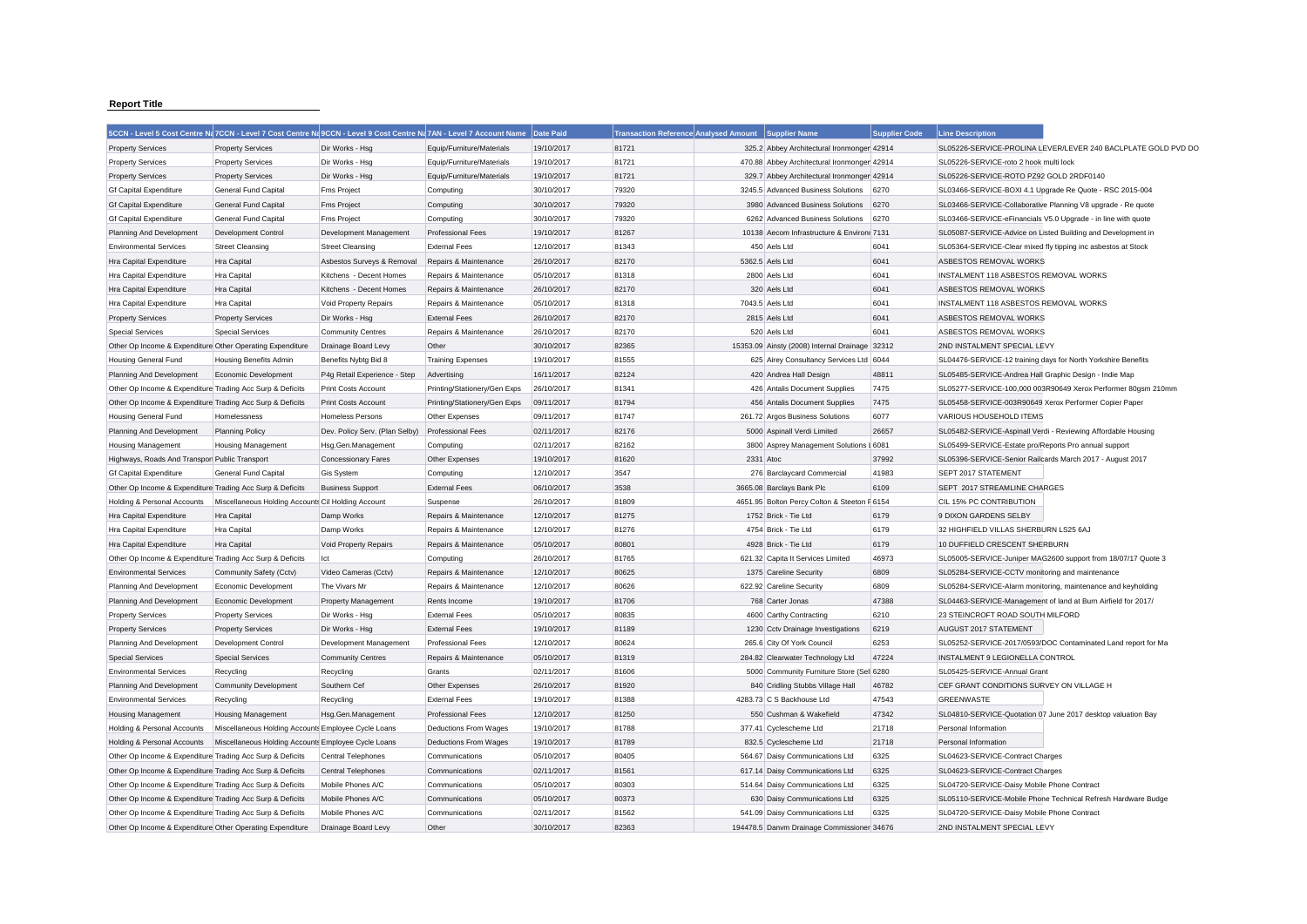| Planning And Development                                  | Development Control                                        | Development Management                               | Printing/Stationery/Gen Exps               | 12/10/2017               | 81414          |           | 1400 Dcs Ltd (Haymarket Business P 38354      |              | SL05289-SERVICE-Subscription for DCP + (COMPASS Online Platin                          |
|-----------------------------------------------------------|------------------------------------------------------------|------------------------------------------------------|--------------------------------------------|--------------------------|----------------|-----------|-----------------------------------------------|--------------|----------------------------------------------------------------------------------------|
| Planning And Development                                  | Development Control                                        | Development Management                               | Printing/Stationery/Gen Exps               | 26/10/2017               | 81605          |           | 828 Dcs Ltd (Haymarket Business P 38354       |              | SL05286-SERVICE-Planning Magazine subscription for 6 people                            |
| Other Op Income & Expenditure Other Operating Expenditure |                                                            | Capital Receipts Pool Pymnt                          | Other Expenses                             | 16/11/2017               | 82194          |           | 207781.19 Department For Communities A 46412  |              | Pooling Q2 2017/2018                                                                   |
| Gen Grants & Collection Fund                              | Taxation & Non-Specific Grants Gen Fund Income             |                                                      | Dclg                                       | 20/10/2017               | 3553           |           | 902054 Department For Communities & 6345      |              | 19/10/17 NNDR/RSG                                                                      |
| Holding & Personal Accounts                               | Miscellaneous Holding Accounts Nndr Payers Coll Fund (Old) |                                                      | Collection Fund                            | 20/10/2017               | 3553           |           | 911887 Department For Communities & 6345      |              | 19/10/17 NNDR/RSG                                                                      |
| Central Services To The Public Elections                  |                                                            | <b>Register Of Electors</b>                          | Printing/Stationery/Gen Exps               | 12/10/2017               | 80618          |           | 1874 Duplo International Limited              | 48925        | SL05268-SERVICE-Duplo DF-777 Folding Machine                                           |
| Central Services To The Public Elections                  |                                                            | Register Of Electors                                 | Printing/Stationery/Gen Exps               | 26/10/2017               | 80982          |           | 13653.97 Electoral Reform Services            | 6390         | PRINTING                                                                               |
| Central Services To The Public Elections                  |                                                            | Register Of Electors                                 | Printing/Stationery/Gen Exps               | 26/10/2017               | 80983          |           | 4601.64 Electoral Reform Services             | 6390         | PRINTING                                                                               |
| Central Services To The Public Elections                  |                                                            | <b>Register Of Electors</b>                          | Printing/Stationery/Gen Exps               | 09/11/2017               | 82116          |           | 385 Electoral Reform Services                 | 6390         | <b>MAILING</b>                                                                         |
| Central Services To The Public Elections                  |                                                            | <b>Register Of Electors</b>                          | Printing/Stationery/Gen Exps               | 09/11/2017               | 82117          |           | 808.22 Electoral Reform Services              | 6390         | <b>MAILING</b>                                                                         |
| <b>Cultural And Related Services</b>                      | Open Spaces                                                | Community Parks & Open Spac Repairs & Maintenance    |                                            | 26/10/2017               | 81328          |           | 4335.76 Enterprise Managed Services Lt 6404   |              | SEPT 2017 WASTE MANAGEMENT                                                             |
| <b>Cultural And Related Services</b>                      | Open Spaces                                                | <b>Grass Cutting</b>                                 | Repairs & Maintenance                      | 26/10/2017               | 81328          |           | 2843.1 Enterprise Managed Services Lt 6404    |              | SEPT 2017 WASTE MANAGEMENT                                                             |
| <b>Cultural And Related Services</b>                      | Open Spaces                                                | Selby Park                                           | Repairs & Maintenance                      | 26/10/2017               | 81328          |           | 8766.85 Enterprise Managed Services Lt 6404   |              | SEPT 2017 WASTE MANAGEMENT                                                             |
| <b>Cultural And Related Services</b>                      | Recreation & Sport                                         | Selby Leisure Centre                                 | Repairs & Maintenance                      | 26/10/2017               | 81328          |           | 748.23 Enterprise Managed Services Lt 6404    |              | SEPT 2017 WASTE MANAGEMENT                                                             |
| <b>Environmental Services</b>                             | <b>Cemetery Services</b>                                   | <b>Closed Burial Ground</b>                          | Repairs & Maintenance                      | 26/10/2017               | 81328          |           | 1124.16 Enterprise Managed Services Lt 6404   |              | SEPT 2017 WASTE MANAGEMENT                                                             |
| <b>Environmental Services</b>                             | Recycling                                                  | Recycling                                            | <b>External Fees</b>                       | 26/10/2017               | 81328          |           | 123326.25 Enterprise Managed Services Lt 6404 |              | SEPT 2017 WASTE MANAGEMENT                                                             |
| <b>Environmental Services</b>                             | <b>Street Cleansing</b>                                    | <b>Street Cleansing</b>                              | <b>External Fees</b>                       | 26/10/2017               | 81328          |           | 46511.49 Enterprise Managed Services Lt 6404  |              | SEPT 2017 WASTE MANAGEMENT                                                             |
| <b>Environmental Services</b>                             | <b>Trade Waste</b>                                         | <b>Clinical Waste</b>                                | <b>External Fees</b>                       | 26/10/2017               | 81328          |           | 4344.76 Enterprise Managed Services Lt 6404   |              | SEPT 2017 WASTE MANAGEMENT                                                             |
| <b>Environmental Services</b>                             | <b>Trade Waste</b>                                         | Commercial Waste                                     | <b>External Fees</b>                       | 26/10/2017               | 81328          |           | 25604.98 Enterprise Managed Services Lt 6404  |              | SEPT 2017 WASTE MANAGEMENT                                                             |
| <b>Environmental Services</b>                             | <b>Waste Collection</b>                                    | Dom.Wheeled Bins/Sac                                 | <b>External Fees</b>                       | 26/10/2017               | 81328          |           | 21888.78 Enterprise Managed Services Lt 6404  |              | SEPT 2017 WASTE MANAGEMENT                                                             |
| <b>Environmental Services</b>                             | <b>Waste Collection</b>                                    | <b>Refuse Collection General</b>                     | Advertising                                | 26/10/2017               | 81328          |           | 1645.54 Enterprise Managed Services Lt 6404   |              | SEPT 2017 WASTE MANAGEMENT                                                             |
| <b>Environmental Services</b>                             | <b>Waste Collection</b>                                    | <b>Refuse Collection General</b>                     | <b>External Fees</b>                       | 26/10/2017               | 81328          |           | 88155.87 Enterprise Managed Services Lt 6404  |              | SEPT 2017 WASTE MANAGEMENT                                                             |
| Highways, Roads And Transpor Parking Services             |                                                            | Car Parks-Other                                      | Repairs & Maintenance                      | 26/10/2017               | 81328          |           | 277.26 Enterprise Managed Services Lt 6404    |              | SEPT 2017 WASTE MANAGEMENT                                                             |
| <b>Special Services</b>                                   | <b>Special Services</b>                                    | Grassed Areas & Open Spaces Repairs & Maintenance    |                                            | 26/10/2017               | 81328          |           | 7515.05 Enterprise Managed Services Lt 6404   |              | SEPT 2017 WASTE MANAGEMENT                                                             |
| Holding & Personal Accounts                               | Miscellaneous Holding Accounts Sect 106 Ros - Dev Contrib  |                                                      | Fairburn Parish                            | 26/10/2017               | 82169          |           | 1687.5 Fairburn Parish Council                | 6430         | SKATE PARK LAND AT CROSS FARM                                                          |
| <b>Housing Management</b>                                 | <b>Housing Management</b>                                  | <b>Ousegate Hostel</b>                               | <b>Fixtures &amp; Fittings</b>             | 09/11/2017               | 81720          |           | 578.73 Firelec Ltd                            | 6447         | SL05379-SERVICE-12 month service renewal Ousegate Lodge                                |
| <b>Housing Management</b>                                 | <b>Housing Management</b>                                  | Ousegate Hostel                                      | Fixtures & Fittings                        | 09/11/2017               | 81722          |           | 354.29 Firelec Ltd                            | 6447         | SL05334-SERVICE-Redcare Annual monitoring-Ousegate                                     |
| <b>Housing Management</b>                                 | <b>Housing Management</b>                                  | Ousegate Hostel                                      | Repairs & Maintenance                      | 09/11/2017               | 81756          |           | 840 Firelec Ltd                               | 6447         | <b>OUSEGATE LODGE</b>                                                                  |
| <b>Special Services</b>                                   | <b>Special Services</b>                                    | <b>Community Centres</b>                             | Fixtures & Fittings                        | 09/11/2017               | 81754          |           | 578.73 Firelec Ltd                            | 6447         | <b>LBH COURT</b>                                                                       |
| <b>Special Services</b>                                   | <b>Special Services</b>                                    | <b>Community Centres</b>                             | <b>Fixtures &amp; Fittings</b>             | 09/11/2017               | 81755          |           | 301.38 Firelec Ltd                            | 6447         | 12 NORMANDY CLOSE                                                                      |
| <b>Environmental Services</b>                             | Regulatory Servics - Eh                                    | Licences-Other                                       | <b>External Fees</b>                       | 19/10/2017               | 81173          |           | 386.99 Forest House Vets Ltd                  | 6457         | QUEEN MARGARETS INSPECTION                                                             |
| <b>Environmental Services</b>                             | Regulatory Servics - Eh                                    | Licences-Other                                       | <b>External Fees</b>                       | 16/11/2017               | 82168          |           | 444.55 Forest House Vets Ltd                  | 6457         | YORKSHIRE EQUESTRIAN INSPECTION                                                        |
| Planning And Development                                  | <b>Building Control</b>                                    |                                                      | Repairs & Maintenance                      | 05/10/2017               | 80514          |           | 1141.7 G & G Signs                            | 6473         | SL05221-S0215001-SIGNAGE (NON-HIGHWAY / ROADSIDE)                                      |
| Planning And Development                                  | <b>Building Control</b>                                    | <b>Street Nameplates</b><br><b>Street Nameplates</b> | Repairs & Maintenance                      | 26/10/2017               | 81515          |           | 411.5 G & G Signs                             | 6473         | SL05281-S0215001-SIGNAGE (NON-HIGHWAY / ROADSIDE)                                      |
|                                                           |                                                            |                                                      |                                            |                          |                |           | 800.98 Gvfm Limited                           |              |                                                                                        |
| Other Op Income & Expenditure Trading Acc Surp & Deficits |                                                            | Access Selby - Contact Centre                        | General Insurances<br><b>External Fees</b> | 19/10/2017               | 81733<br>81339 |           | 3787.86 Healthmatic Ltd                       | 27552        | 1/9/17-31/8/18 INSURANCE                                                               |
| <b>Environmental Services</b>                             | Regulatory Servics - Eh                                    | <b>Public Conveniences</b>                           |                                            | 26/10/2017<br>05/10/2017 | 81335          |           | 427.15 Henriksen Ltd                          | 6545<br>6555 | SL04504-SERVICE-Maintenance & cleaning of public conveniences<br>SEPT 2017 VAT ON FEES |
| Other Op Income & Expenditure Trading Acc Surp & Deficits |                                                            | Housing Support & Enforcemen Other Expenses          |                                            |                          |                |           |                                               |              |                                                                                        |
| <b>Environmental Services</b>                             | <b>Cemetery Services</b>                                   | <b>Burial Of The Dead</b>                            | Other Expenses                             | 05/10/2017               | 76784<br>81600 |           | 2018.4 H H Chambers & Son                     | 6230         | SL04652-SERVICE-Welfare Burial<br>SEPT 2017 CIS DEDUCTIONS                             |
| Holding & Personal Accounts                               | Control Accounts                                           | <b>Creditors Control</b>                             | Tax Deduct On Contract Payme 12/10/2017    |                          |                |           | 3746.6 Hm Revenue & Customs                   | 6590         |                                                                                        |
| Hra Capital Expenditure                                   | Hra Capital                                                | Void Property Repairs                                | Repairs & Maintenance                      | 05/10/2017               | 80799          |           | 695 Home Maintenance                          | 47112        | 6 MOOR ROAD                                                                            |
| <b>Property Services</b>                                  | <b>Property Services</b>                                   | Dir Works - Hsg                                      | <b>External Fees</b>                       | 12/10/2017               | 81182          |           | 1279 Home Maintenance                         | 47112        | 11 BARLEYHORN ROAD                                                                     |
| <b>Property Services</b>                                  | <b>Property Services</b>                                   | Dir Works - Hsg                                      | <b>External Fees</b>                       | 19/10/2017               | 81588          |           | 675 Home Maintenance                          | 47112        | 21 DENISON ROAD SELBY                                                                  |
| <b>Gf Capital Expenditure</b>                             | General Fund Capital                                       | Sport Grounds Improvement Wo Repairs & Maintenance   |                                            | 12/10/2017               | 81034          |           | 22501 Home Utility Group Limited              | 47533        | FOOTBALL CHANGING ROOMS DENISON ROAD                                                   |
| <b>Property Services</b>                                  | <b>Property Services</b>                                   | Dir Works - Hsg                                      | <b>External Fees</b>                       | 12/10/2017               | 81294          |           | 2295 Home Utility Group Limited               | 47533        | 94 STUTTON ROAD TADCASTER LS24 9HJ                                                     |
| Other Op Income & Expenditure Trading Acc Surp & Deficits |                                                            | Housing                                              | <b>Training Expenses</b>                   | 12/10/2017               | 81263          |           | 400 Housing Reviews Limited                   | 45029        | SL05335-SERVICE-Northern Homeless Conference for 2 delegates                           |
| <b>Property Services</b>                                  | <b>Property Services</b>                                   | Dir Works - Hsg                                      | Equip/Furniture/Materials                  | 19/10/2017               | 81508          |           | 4972.24 Howdens Joinery Ltd                   | 21474        | SEPT 2017 STATEMENT                                                                    |
| Other Op Income & Expenditure Trading Acc Surp & Deficits |                                                            | Access Selby - Contact Centre                        | Repairs & Maintenance                      | 12/10/2017               | 80991          |           | 300 Howecool Air Conditioning Ltd 46828       |              | SERVICE OF AIR CONDITIONING SYSTEMS                                                    |
| <b>Housing General Fund</b>                               | Homelessness                                               | <b>Homeless Persons</b>                              | Other Expenses                             | 05/10/2017               | 81321          | 2000 Idas |                                               | 26254        | 1/7/17-30/9/17 HOMELESSNESS PREVENTION                                                 |
| Planning And Development                                  | <b>Planning Policy</b>                                     | Neighbourhood Plans                                  | <b>Professional Fees</b>                   | 19/10/2017               | 81514          |           | 5169.7 Intelligent Plans And Examinatic 48926 |              | SL05408-SERVICE-IPE - Neighbourhood Plan Examination Appleton                          |
| <b>Property Services</b>                                  | <b>Property Services</b>                                   | Dir Works - Hsg                                      | <b>External Fees</b>                       | 19/10/2017               | 81350          |           | 21951.97 It Electrical (Yorkshire) Ltd        | 6652         | SEPT 2017 ELECTRICAL WORKS                                                             |
| Other Op Income & Expenditure Trading Acc Surp & Deficits |                                                            | Human Resources                                      | <b>Training Expenses</b>                   | 05/10/2017               | 81265          |           | 988 Its Training (Uk) Ltd                     | 37658        | SL05371-SERVICE-Preventing & Detecting Fraud                                           |
| <b>Property Services</b>                                  | <b>Property Services</b>                                   | Dir Works - Hsg                                      | Equip/Furniture/Materials                  | 19/10/2017               | 81333          |           | 5766.43 Jewson Ltd                            | 6662         | AUG 2017 STATEMENT                                                                     |
| <b>Property Services</b>                                  | <b>Property Services</b>                                   | Dir Works - Hsg                                      | Equip/Furniture/Materials                  | 26/10/2017               | 81715          |           | 3533.34 Jewson Ltd                            | 6662         | SEPT 2017 STATEMENT                                                                    |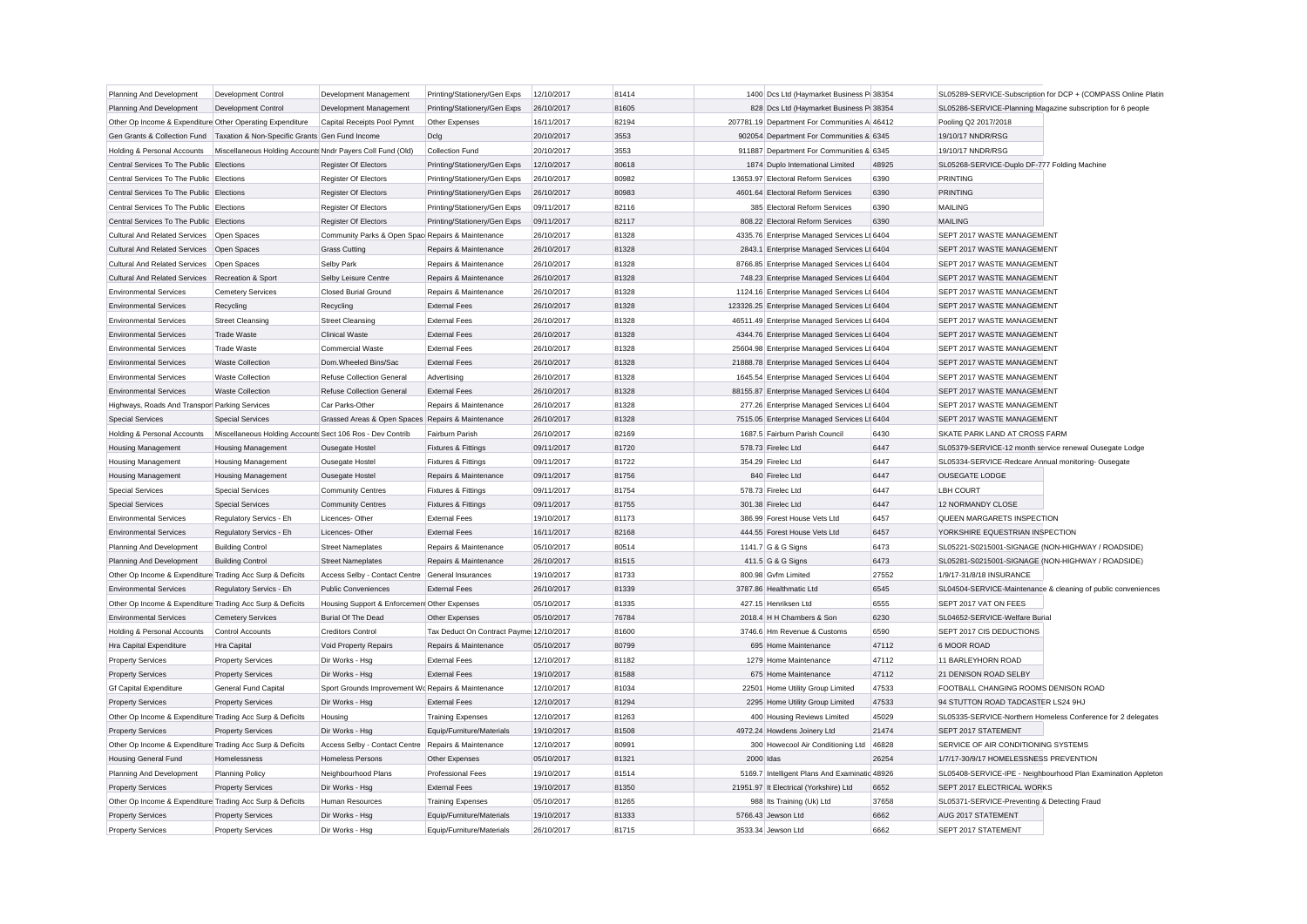| Planning And Development                                  | Development Control                                        | Development Management         | <b>Professional Fees</b>           | 26/10/2017               | 82199 | 1900 Kings Chambers                                                                      | 34560 | KH- STAYNOR HALL PLANNING ADVICE                              |
|-----------------------------------------------------------|------------------------------------------------------------|--------------------------------|------------------------------------|--------------------------|-------|------------------------------------------------------------------------------------------|-------|---------------------------------------------------------------|
| Planning And Development                                  | Development Control                                        | Development Management         | <b>Professional Fees</b>           | 26/10/2017               | 82222 | 1000 Kings Chambers                                                                      | 34560 | <b>PLANNING SURGERY</b>                                       |
| <b>Property Services</b>                                  | <b>Property Services</b>                                   | Dir Works - Hsg                | <b>External Fees</b>               | 19/10/2017               | 81274 | 300 Kml Flooring Services                                                                | 6704  | 11 AUSTERBANK VIEW TADCASTER                                  |
| <b>Property Services</b>                                  | <b>Property Services</b>                                   | Dir Works - Hsg                | Contract Hire/Lease                | 12/10/2017               | 81338 | 2276.88 Lex Autolease Limited                                                            | 49012 | SL05391-SERVICE-Lease ref 1342863 22/09/17 - 21/09/18 Citroen |
| Central Services To The Public Local Tax Collection       |                                                            | Council Tax Collection         | <b>Legal Fees</b>                  | 20/10/2017               | 3551  | 1062 Liberata Uk Ltd                                                                     | 36656 | 10/10/17 LIABILITY COSTS                                      |
| <b>Housing Management</b>                                 | <b>Housing Management</b>                                  | <b>Housing Management</b>      | Legal Fees                         | 12/10/2017               | 3548  | 1096 Liberata Uk Ltd                                                                     | 36656 | SEPT 2017 PCOL CLAIMS                                         |
| <b>Special Services</b>                                   | <b>Special Services</b>                                    | <b>Community Centres</b>       | Printing/Stationery/Gen Exps       | 26/10/2017               | 81348 | 300 Lyreco Uk Ltd                                                                        | 6787  | SL05142-SERVICE- 3030382 HP 301XL BLACK INK                   |
| Planning And Development                                  | Development Control                                        | Development Management         | Direct Salaries & Wages            | 26/10/2017               | 81291 | 1835.05 Macdonald & Company Freelan 47534                                                |       | SP00008-SERVICE                                               |
| Planning And Development                                  | <b>Development Control</b>                                 | Development Management         | <b>Direct Salaries &amp; Wages</b> | 26/10/2017               | 81406 | 1751 Macdonald & Company Freelan 47534                                                   |       | SP00008-SERVICE                                               |
| Planning And Development                                  | Development Control                                        | Development Management         | Direct Salaries & Wages            | 26/10/2017               | 81407 | 1450.02 Macdonald & Company Freelan 47534                                                |       | SP00008-SERVICE                                               |
| Planning And Development                                  | Development Control                                        | Development Management         | Direct Salaries & Wages            | 26/10/2017               | 81408 | 1593.3 Macdonald & Company Freelan 47534                                                 |       | SP00009-SERVICE                                               |
| Planning And Development                                  | Development Control                                        | Development Management         | Direct Salaries & Wages            | 26/10/2017               | 81725 | 1758.25 Macdonald & Company Freelan 47534                                                |       | SP00008-SERVICE                                               |
| Planning And Development                                  | Development Control                                        | Development Management         | Direct Salaries & Wages            | 26/10/2017               | 81772 | 2566 Macdonald & Company Freelan 47534                                                   |       | SP00010-SERVICE                                               |
| Planning And Development                                  | Development Control                                        | Development Management         | Direct Salaries & Wages            | 26/10/2017               | 81773 | 1808 Macdonald & Company Freelan 47534                                                   |       | SP00008-SERVICE                                               |
| Planning And Development                                  | Development Control                                        | Development Management         | Direct Salaries & Wages            | 02/11/2017               | 81774 | 3454.03 Macdonald & Company Freelan 47534                                                |       | SP00009-SERVICE                                               |
| Other Op Income & Expenditure Trading Acc Surp & Deficits |                                                            | <b>Assets Team Trading</b>     | Direct Salaries & Wages            | 19/10/2017               | 81775 | 431.42 Matrix Scm Limited                                                                | 48241 | SL05174-SERVICE                                               |
| Other Op Income & Expenditure Trading Acc Surp & Deficits |                                                            | <b>Assets Team Trading</b>     | Direct Salaries & Wages            | 02/11/2017               | 82157 | 431.42 Matrix Scm Limited                                                                | 48241 | SL05174-SERVICE                                               |
| Other Op Income & Expenditure Trading Acc Surp & Deficits |                                                            | Civic Centre                   | Direct Salaries & Wages            | 02/11/2017               | 82157 | 327.36 Matrix Scm Limited                                                                | 48241 | SL05455-SERVICE                                               |
| Planning And Development                                  | <b>Development Control</b>                                 | Development Management         | Direct Salaries & Wages            | 19/10/2017               | 81775 | 2287.81 Matrix Scm Limited                                                               | 48241 | SL05093-SERVICE                                               |
| Other Op Income & Expenditure Trading Acc Surp & Deficits |                                                            | Marketing & Comms              | Other Expenses                     | 12/10/2017               | 80969 | 2210 Maximise Pm Ltd                                                                     | 48641 | SL04961-SERVICE-Citizenlink printing                          |
| <b>Housing Management</b>                                 | <b>Housing Management</b>                                  | Central Heating-Gas            | Repairs & Maintenance              | 19/10/2017               | 81764 | 20852.01 Mears Limited                                                                   | 48311 | INSTALMENT 6 GAS CONTRACT 2017-2020                           |
| Hra Capital Expenditure                                   | Hra Capital                                                | <b>Central Heating Systems</b> | Repairs & Maintenance              | 19/10/2017               | 81764 | 3813.71 Mears Limited                                                                    | 48311 | INSTALMENT 6 GAS CONTRACT 2017-2020                           |
| <b>Property Services</b>                                  | <b>Property Services</b>                                   | Dir Works - Hsg                | Other Expenses                     | 26/10/2017               | 81306 | 318 Michael Walsh (Plasterers) Ltd                                                       | 7419  | 6 MAIN ROAD TEMPLE HIRST                                      |
| <b>Property Services</b>                                  | <b>Property Services</b>                                   | Dir Works - Hsg                | Equip/Furniture/Materials          | 26/10/2017               | 81713 | 598.65 Mkm Building Supplies Ltd                                                         | 21210 | SEPT 2017 STATEMENT                                           |
| <b>Housing Management</b>                                 | <b>Housing Management</b>                                  | Central Heating-Gas            | <b>Professional Fees</b>           | 09/11/2017               | 81803 | 466.56 Morgan Lambert Ltd                                                                | 6835  | THIRD PARTY QUALITY AUDITS                                    |
| Holding & Personal Accounts                               | Miscellaneous Holding Accounts Cil Holding Account         |                                | Suspense                           | 02/11/2017               | 82179 | 475 Mr Alan Wilson                                                                       | 49121 | REFUND OF CIL PAYMENT PAID TWICE                              |
| Other Op Income & Expenditure Trading Acc Surp & Deficits |                                                            | <b>Civic Centre</b>            | Direct Salaries & Wages            | 19/10/2017               | 81776 | 2802 Personal Information                                                                | 42248 | SETTLEMENT AGREEMENT                                          |
| <b>Housing General Fund</b>                               | Homelessness                                               | <b>Homeless Persons</b>        | Other Expenses                     | 26/10/2017               | 82120 | 500 Personal Information                                                                 | 43701 | Personal Information                                          |
| Planning And Development                                  | Development Control                                        | Development Management         | <b>Professional Fees</b>           | 05/10/2017               | 81169 | 700 Mr John Hunter                                                                       | 38434 | SL05360-SERVICE-West Farm Ulleskelf - Counsel Advice for Appe |
| Planning And Development                                  | Development Control                                        | Development Management         | <b>Professional Fees</b>           | 05/10/2017               | 81314 | 925 Mr Peter Dixon                                                                       | 47970 | <b>SDC V STRATA HOMES LTD</b>                                 |
| <b>Housing General Fund</b>                               | Homelessness                                               | <b>Homeless Persons</b>        | Other Expenses                     | 26/10/2017               | 82121 | 500 Personal Information                                                                 | 49120 | Personal Information                                          |
| <b>Property Services</b>                                  | <b>Property Services</b>                                   | Dir Works - Hsg                | Equip/Furniture/Materials          | 26/10/2017               | 81807 | 390 Mytum & Selby Waste Recycling 6843                                                   |       | SL05365-SERVICE-2 extra 8yd skips for 6 Main Road, Temple Hir |
| <b>Property Services</b>                                  | <b>Property Services</b>                                   | Dir Works - Hsg                | Other Expenses                     | 12/10/2017               | 78220 | 300 Mytum & Selby Waste Recycling 6843                                                   |       | 7 VIKING DRIVE RICCALL YO19 6PS                               |
| Central Services To The Public Local Tax Collection       |                                                            | <b>Council Tax Collection</b>  | Computing                          | 26/10/2017               | 81299 | 621.93 Neopost Ltd                                                                       | 6867  | 9/10/17-8/1/18 MAINTENANCE                                    |
| Hra Capital Expenditure                                   | Hra Capital                                                | <b>Central Heating Systems</b> | Repairs & Maintenance              | 05/10/2017               | 81336 | 532 Northern Gas Networks Ltd                                                            | 34757 | 9 WAVELL STREET SELBY                                         |
| Other Op Income & Expenditure Trading Acc Surp & Deficits |                                                            | Human Resources                | <b>Training Expenses</b>           | 09/11/2017               | 81768 | 327 Northern Housing Consortium L 6888                                                   |       | SL05388-SERVICE-Introduction to Providing Housing Services    |
| <b>Gf Capital Expenditure</b>                             | General Fund Capital                                       | Ict - Capital Projects         | Computing                          | 05/10/2017               | 81248 | 3000 Northgate Public Services (Uk) I 47740                                              |       | SL05359-SERVICE-Overpayment workbook                          |
| <b>Gf Capital Expenditure</b>                             | General Fund Capital                                       | Ict - Capital Projects         | Computing                          | 05/10/2017               | 81249 | 1500 Northgate Public Services (Uk) I 47740                                              |       | SL05359-SERVICE-Subsidy Workbook                              |
| Other Op Income & Expenditure Trading Acc Surp & Deficits |                                                            | Data & System                  | Computing                          | 12/10/2017               | 80957 | 2152.47 Northgate Public Services (Uk) I 47740                                           |       | SL05321-SERVICE-Information@Work Annual Software Support      |
| Other Op Income & Expenditure Trading Acc Surp & Deficits |                                                            | Data & System                  | Computing                          | 12/10/2017               | 80958 | 296.3 Northgate Public Services (Uk) I 47740                                             |       | SL05321-SERVICE-SCPv8 Runtime maintenance                     |
|                                                           |                                                            |                                |                                    |                          | 80959 |                                                                                          |       |                                                               |
| Other Op Income & Expenditure Trading Acc Surp & Deficits |                                                            | Data & System                  | Computing                          | 12/10/2017<br>12/10/2017 | 80974 | 800 Northgate Public Services (Uk) I 47740<br>774 Northgate Public Services (Uk)   47740 |       | SL05321-SERVICE-PARIS Bureau 3 year renewal                   |
| Other Op Income & Expenditure Trading Acc Surp & Deficits |                                                            | Data & System                  | Computing                          |                          |       |                                                                                          |       | SL05322-SERVICE-Annual Adlib Support Renewal                  |
| Other Op Income & Expenditure Trading Acc Surp & Deficits |                                                            | Data & System                  | Computing                          | 26/10/2017               | 81798 | 737.76 Northgate Public Services (Uk) I 47740                                            |       | SL05468-SERVICE-Annual Software Support for CAPS Integration  |
| Other Op Income & Expenditure Trading Acc Surp & Deficits |                                                            | Data & System                  | Computing                          | 26/10/2017               | 81811 | 309.47 Northgate Public Services (Uk) I 47740                                            |       | SL05467-SERVICE-PARIS Excess Transactions July-Sept 2017      |
| <b>Environmental Services</b>                             | <b>Trade Waste</b>                                         | <b>Commercial Waste</b>        | <b>External Fees</b>               | 05/10/2017               | 80600 | 13708.63 North Yorkshire County Council 6902                                             |       | SL05256-S1013029-BULK WASTE DISPOSAL NYCC                     |
| <b>Gf Capital Expenditure</b>                             | <b>General Fund Capital</b>                                | Ict - Capital                  | Computing                          | 19/10/2017               | 81728 | 8958.4 North Yorkshire County Council 45902                                              |       | SL04781-SERVICE-Leadership Team and Head of Service Devices x |
| <b>Gf Capital Expenditure</b>                             | <b>General Fund Capital</b>                                | Ict - Capital Projects         | Computing                          | 19/10/2017               | 81728 | 19545.6 North Yorkshire County Council 45902                                             |       | SL04781-SERVICE-Members IT HP Devices x 24                    |
| Holding & Personal Accounts                               | Miscellaneous Holding Accounts C. Tax Payers Coll Fund Acc |                                | Nycc Precept                       | 02/10/2017               | 81278 | 3305490 North Yorkshire County Council 32208                                             |       | 04/10/17 PRECEPT INSTALMENT                                   |
| Holding & Personal Accounts                               | Miscellaneous Holding Accounts Nndr Payers Coll Fund (Old) |                                | Nndr Pool Contribution             | 17/10/2017               | 81760 | 164140 North Yorkshire County Council 32208                                              |       | 19/10/17 RETAINED BUSINESS RATES                              |
| <b>Housing Management</b>                                 | <b>Housing Management</b>                                  | <b>Tenant Participation</b>    | Printing/Stationery/Gen Exps       | 12/10/2017               | 81347 | 490 North Yorkshire County Council 44351                                                 |       | SL05349-SERVICE-Open Door - Design Annual Report              |
| Other Op Income & Expenditure Trading Acc Surp & Deficits |                                                            | <b>Central Telephones</b>      | Communications                     | 12/10/2017               | 81268 | 1154.79 North Yorkshire County Council 45902                                             |       | SL04608-SERVICE-NYCC Invoice for Azzuri Telephone Charges - Q |
| Other Op Income & Expenditure Trading Acc Surp & Deficits |                                                            | Human Resources                | <b>External Fees</b>               | 12/10/2017               | 81380 | 371 North Yorkshire County Council 6902                                                  |       | AUG 2017 DBS CHECKS                                           |
| Other Op Income & Expenditure Trading Acc Surp & Deficits |                                                            | <b>Human Resources</b>         | <b>Staff Recruitment</b>           | 26/10/2017               | 82127 | 740 North Yorkshire County Council 6902                                                  |       | SL05456-SERVICE-Online Recruitment Testing                    |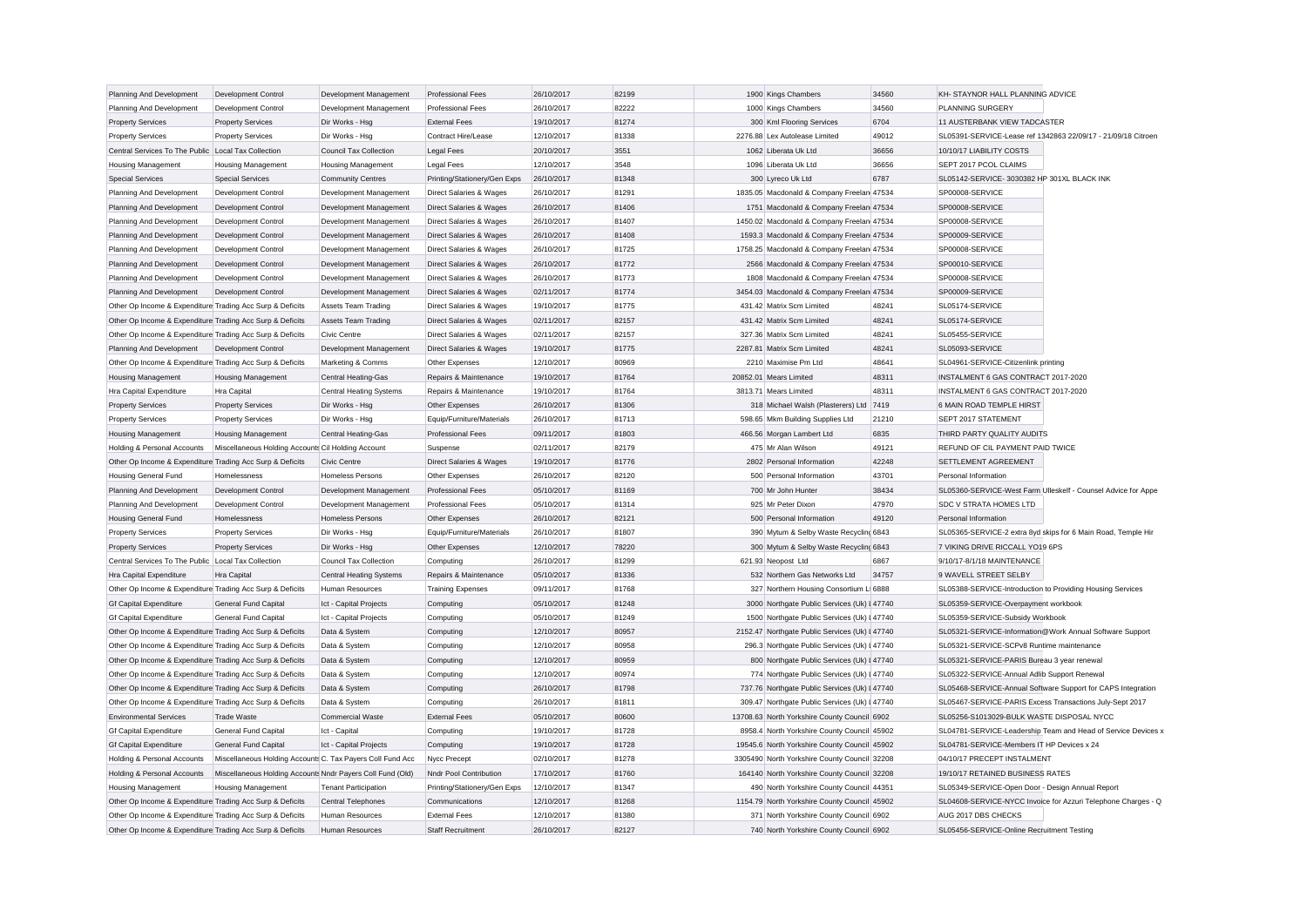| Other Op Income & Expenditure Trading Acc Surp & Deficits |                                                            | Human Resources                                      | <b>Training Expenses</b> | 05/10/2017 | 81334 | 1000 North Yorkshire County Council 6902      |       | MIDDLE MANAGER WEBINAR                                        |
|-----------------------------------------------------------|------------------------------------------------------------|------------------------------------------------------|--------------------------|------------|-------|-----------------------------------------------|-------|---------------------------------------------------------------|
| Other Op Income & Expenditure Trading Acc Surp & Deficits |                                                            | lct                                                  | <b>External Fees</b>     | 19/10/2017 | 81727 | 73562 North Yorkshire County Council 45902    |       | SL04474-SERVICE-NYCC IT Service Provision 17/18               |
| Other Op Income & Expenditure Trading Acc Surp & Deficits |                                                            | Marketing & Comms                                    | Other Expenses           | 12/10/2017 | 81345 | 1330 North Yorkshire County Council 6902      |       | SL05345-SERVICE-Annual report design                          |
| Other Op Income & Expenditure Trading Acc Surp & Deficits |                                                            | Marketing & Comms                                    | Other Expenses           | 12/10/2017 | 81345 | 490 North Yorkshire County Council 6902       |       | SL05345-SERVICE-Citizenlink design                            |
| Planning And Development                                  | Development Control                                        | Development Management                               | Advertising              | 05/10/2017 | 81015 | 284.13 North Yorkshire County Council 6902    |       | SL04857-SERVICE-Advert - Pontefract & Castleford Express - 22 |
| Planning And Development                                  | Development Control                                        | Development Management                               | Advertising              | 05/10/2017 | 81015 | 436.8 North Yorkshire County Council 6902     |       | SL04857-SERVICE-Advert - Selby Times - 22.06.17               |
| Planning And Development                                  | Development Control                                        | Development Management                               | Advertising              | 05/10/2017 | 81015 | 590.4 North Yorkshire County Council 6902     |       | SL04857-SERVICE-Advert - Wetherby News - 22.06.17             |
| Planning And Development                                  | Development Control                                        | Development Management                               | Advertising              | 05/10/2017 | 81022 | 361.62 North Yorkshire County Council 6902    |       | SL05120-SERVICE-Advert - P & C Express 10.08.17               |
| Planning And Development                                  | Development Control                                        | Development Management                               | Advertising              | 05/10/2017 | 81022 | 537.6 North Yorkshire County Council 6902     |       | SL05120-SERVICE-Advert - Selby Times 10.08.17                 |
| Planning And Development                                  | Development Control                                        | Development Management                               | Advertising              | 12/10/2017 | 81006 | 542.43 North Yorkshire County Council 6902    |       | SL04590-SERVICE-Advert - Pontefract & Castleford Express      |
| Planning And Development                                  | Development Control                                        | Development Management                               | Advertising              | 12/10/2017 | 81006 | 683.86 North Yorkshire County Council 6902    |       | SL04590-SERVICE-Adverts - The Press                           |
| Planning And Development                                  | Development Control                                        | Development Management                               | Advertising              | 12/10/2017 | 81010 | 512.89 North Yorkshire County Council 6902    |       | SL04708-SERVICE-Advert for Publication - The Press            |
| Planning And Development                                  | Development Control                                        | Development Management                               | Advertising              | 12/10/2017 | 81012 | 387.45 North Yorkshire County Council 6902    |       | SL04756-SERVICE-Advert - Pontefract & Castleford Express      |
| Planning And Development                                  | Development Control                                        | Development Management                               | Advertising              | 12/10/2017 | 81012 | 252 North Yorkshire County Council 6902       |       | SL04756-SERVICE-Advert - Selby Times                          |
| Planning And Development                                  | Development Control                                        | Development Management                               | Advertising              | 12/10/2017 | 81012 | 512.89 North Yorkshire County Council 6902    |       | SL04756-SERVICE-Advert - The Press                            |
| Planning And Development                                  | Development Control                                        | Development Management                               | Advertising              | 12/10/2017 | 81012 | 405.9 North Yorkshire County Council 6902     |       | SL04756-SERVICE-Advert - Wetherby News                        |
| Planning And Development                                  | Development Control                                        | Development Management                               | Advertising              | 12/10/2017 | 81013 | 569.88 North Yorkshire County Council 6902    |       | SL04821-SERVICE-Advert - The Press 09/06/17                   |
| Planning And Development                                  | Development Control                                        | Development Management                               | Advertising              | 12/10/2017 | 81013 | 442.8 North Yorkshire County Council 6902     |       | SL04821-SERVICE-Advert - Wetherby News 08/06/17               |
| Planning And Development                                  | Economic Development                                       | P4g Open For Business                                | Other Expenses           | 02/11/2017 | 81346 | 682 North Yorkshire County Council 6902       |       | SL04782-SERVICE-Place branding book design                    |
| Planning And Development                                  | <b>Planning Policy</b>                                     | Dev. Policy Serv. (Plan Selby)                       | <b>Professional Fees</b> | 05/10/2017 | 80627 | 5510.25 North Yorkshire County Council 44351  |       | SL04960-SERVICE-Ecology for the site selection methodology    |
| Holding & Personal Accounts                               | Miscellaneous Holding Accounts C. Tax Payers Coll Fund Acc |                                                      | Nyfra Precept            | 02/10/2017 | 81277 | 186713 North Yorkshire Fire & Rescue 32207    |       | 04/10/17 PRECEPT INSTALMENT                                   |
| Holding & Personal Accounts                               | Miscellaneous Holding Accounts Nndr Payers Coll Fund (Old) |                                                      | Nndr Pool Contribution   | 17/10/2017 | 81759 | 18238 North Yorkshire Fire & Rescue 32207     |       | 19/10/17 RETAINED BUSINESS RATES                              |
| Holding & Personal Accounts                               | Miscellaneous Holding Accounts C. Tax Payers Coll Fund Acc |                                                      | Nypa Precept             | 02/10/2017 | 81279 | 615024 North Yorkshire Pcc                    | 32209 | 04/10/17 PRECEPT INSTALMENT                                   |
| Highways, Roads And Transpor Parking Services             |                                                            | Car Parks-Other                                      | <b>Energy Costs</b>      | 19/10/2017 | 81498 | 1077.87 Npower Ltd                            | 6917  | 1/7/17-30/9/17 BRITANNIA CAR PARK                             |
| Highways, Roads And Transpor Parking Services             |                                                            | Car Parks Pay & Dis.                                 | <b>Energy Costs</b>      | 19/10/2017 | 81500 | 785.44 Npower Ltd                             | 6917  | 1/7/17-30/9/17 CAR PARK LIGHTING                              |
| Highways, Roads And Transpor Parking Services             |                                                            | Car Parks Pay & Dis.                                 | <b>Energy Costs</b>      | 19/10/2017 | 81503 | 257.86 Npower Ltd                             | 6917  | 1/7/17-30/9/17 TICKET MACHINES                                |
| Other Op Income & Expenditure Trading Acc Surp & Deficits |                                                            | Access Selby - Contact Centre                        | <b>Energy Costs</b>      | 19/10/2017 | 81614 | 748.36 Npower Ltd                             | 6917  | 1/9/17-30/9/17 MARKET CROSS                                   |
| Planning And Development                                  | Economic Development                                       | Prospect Centre Mr                                   | <b>Energy Costs</b>      | 16/11/2017 | 81941 | 909.2 Npower Ltd                              | 6917  | 1/1/17-31/3/17 PROSPECT CENTRE                                |
| Planning And Development                                  | Economic Development                                       | The Vivars Mr                                        | <b>Energy Costs</b>      | 16/11/2017 | 82087 | 420.81 Npower Ltd                             | 6917  | 1/9/17-30/9/17 VIVARS INDUSTRIAL                              |
| Planning And Development                                  | Economic Development                                       | The Vivars Mr                                        | <b>Energy Costs</b>      | 16/11/2017 | 82088 | 408.37 Npower Ltd                             | 6917  | 1/8/17-31/8/17 VIVARS INDUSTRIAL                              |
| Planning And Development                                  | Economic Development                                       | The Vivars Mr                                        | <b>Energy Costs</b>      | 16/11/2017 | 82089 | 408.37 Npower Ltd                             | 6917  | 1/7/17-31/7/17 VIVARS INDUSTRIAL                              |
| Planning And Development                                  | Economic Development                                       | The Vivars Mr                                        | <b>Energy Costs</b>      | 16/11/2017 | 82090 | 394.5 Npower Ltd                              | 6917  | 1/6/17-30/6/17 VIVARS INDUSTRIAL                              |
| Planning And Development                                  | Economic Development                                       | The Vivars Mr                                        | <b>Energy Costs</b>      | 16/11/2017 | 82091 | 406.75 Npower Ltd                             | 6917  | 1/5/17-31/5/17 VIVARS INDUSTRIAL                              |
| Planning And Development                                  | Economic Development                                       | The Vivars Mr                                        | <b>Energy Costs</b>      | 16/11/2017 | 82092 | 414.39 Npower Ltd                             | 6917  | 1/4/17-30/4/17 VIVARS INDUSTRIAL                              |
| Planning And Development                                  | Economic Development                                       | The Vivars Mr                                        | <b>Energy Costs</b>      | 16/11/2017 | 82093 | 1528.03 Npower Ltd                            | 6917  | 1/1/17-31/3/17 VIVARS INDUSTRIAL                              |
| <b>Special Services</b>                                   | <b>Special Services</b>                                    | <b>Community Centres</b>                             | <b>Energy Costs</b>      | 19/10/2017 | 81613 | 514.19 Npower Ltd                             | 6917  | 1/9/17-30/9/17 ST WILFRIDS COURT                              |
| Other Op Income & Expenditure Trading Acc Surp & Deficits |                                                            | Ict                                                  | Computing                | 26/10/2017 | 81283 | 8737.19 Nynet Ltd                             | 6924  | SL04484-SERVICE-SERVICE - NYNET WAN Link Provision - Civic Ce |
| Planning And Development                                  | <b>Planning Policy</b>                                     | Dev. Policy Serv. (Plan Selby)                       | <b>Professional Fees</b> | 19/10/2017 | 81287 | 2850 Opinion Research Services                | 34879 | SL03502-SERVICE-Project Initiation Document for GTAA update   |
| Other Op Income & Expenditure Other Operating Expenditure |                                                            | Drainage Board Levy                                  | Other                    | 30/10/2017 | 82362 | 130937.78 Ouse & Derwent Internal Draina 6942 |       | 2ND INSTALMENT SPECIAL LEVY                                   |
| Highways, Roads And Transpor Parking Services             |                                                            | Car Parks Pay & Dis.                                 | Repairs & Maintenance    | 26/10/2017 | 81290 | 448.12 Parkeon Ltd                            | 43317 | SL05043-SERVICE-Maintenance contract UK16-696 machines 7 & 10 |
| Planning And Development                                  | <b>Community Development</b>                               | Southern Cef                                         | Other Expenses           | 12/10/2017 | 80964 | 2083.33 Parkrun                               | 48957 | START UP COSTS SELBY PARK RUN                                 |
| Planning And Development                                  | <b>Community Development</b>                               | Southern Cef                                         | Other Expenses           | 26/10/2017 | 82223 | 416.67 Parkrun                                | 48957 | vat decuction reinstated to £2500 cont                        |
| <b>Housing Management</b>                                 | <b>Housing Management</b>                                  | Estate Man. Costs                                    | <b>Legal Fees</b>        | 12/10/2017 | 81576 | 800 Paul Burns                                | 48069 | Personal Information                                          |
| <b>Housing Management</b>                                 | <b>Housing Management</b>                                  | Estate Man. Costs                                    | <b>Legal Fees</b>        | 12/10/2017 | 81577 | 4125 Paul Burns                               | 48069 | Personal Information                                          |
| <b>Housing Management</b>                                 | <b>Housing Management</b>                                  | Estate Man, Costs                                    | Legal Fees               | 12/10/2017 | 81578 | 300 Paul Burns                                | 48069 | Personal Information                                          |
| <b>Gf Capital Expenditure</b>                             | General Fund Capital                                       | Industrial Units Maintenance W Repairs & Maintenance |                          | 02/11/2017 | 82132 | 291.2 Paul Harrison                           | 6531  | unit 7 SWORDFISH WAY SHERBURN                                 |
| Highways, Roads And Transpor Parking Services             |                                                            | Car Parks-Other                                      | Repairs & Maintenance    | 26/10/2017 | 81748 | 381 Paul Harrison                             | 6531  | BOLLARDS AT MORRISONS PLAYING FIELD                           |
| Hra Capital Expenditure                                   | Hra Capital                                                | <b>Estate Enhancements</b>                           | Repairs & Maintenance    | 02/11/2017 | 82139 | 922.15 Paul Harrison                          | 6531  | BEECHWOOD GLADE SHERBURN                                      |
| <b>Property Services</b>                                  | <b>Property Services</b>                                   | Dir Works - Hsg                                      | <b>External Fees</b>     | 12/10/2017 | 81325 | 861 Paul Harrison                             | 6531  | 12 BEECHWOOD CLOSE SHERBURN                                   |
| <b>Property Services</b>                                  | <b>Property Services</b>                                   | Dir Works - Hsg                                      | <b>External Fees</b>     | 12/10/2017 | 81326 | 1141.3 Paul Harrison                          | 6531  | 19 GREENFIELD DRIVE SELBY                                     |
| <b>Property Services</b>                                  | <b>Property Services</b>                                   | Dir Works - Hsg                                      | <b>External Fees</b>     | 26/10/2017 | 81750 | 971 Paul Harrison                             | 6531  | 25 MAIN ROAD DRAX                                             |
| <b>Housing General Fund</b>                               | Homelessness                                               | <b>Homeless Persons</b>                              | Other Expenses           | 02/11/2017 | 81559 | 1550 Peter Lally & Associates                 | 38017 | SL05355-SERVICE-Homelessness Database support/maint renewal   |
| Hra Capital Expenditure                                   | <b>Hra Capital</b>                                         | Central Heating Systems                              | Repairs & Maintenance    | 05/10/2017 | 81317 | 1004.88 Pts Plumbing Trade Supplies           | 34513 | <b>HEATING SCHEME</b>                                         |
|                                                           |                                                            |                                                      |                          |            |       |                                               |       |                                                               |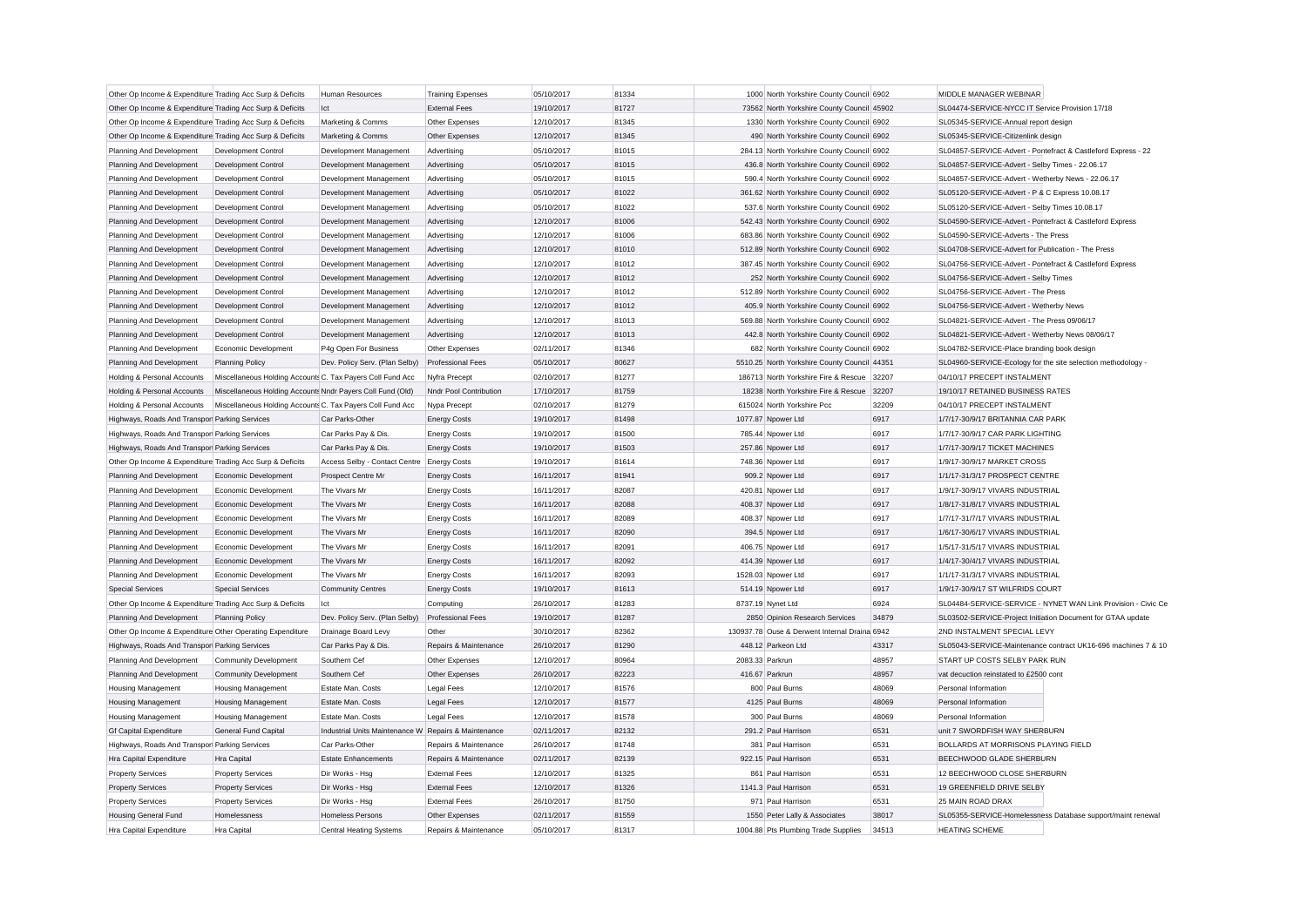| Hra Capital Expenditure                                   | Hra Capital                                          | Central Heating Systems                             | Repairs & Maintenance                    | 26/10/2017 | 82166 | 4753.21 Pts Plumbing Trade Supplies          | 34513 | heating f14-1718                                              |
|-----------------------------------------------------------|------------------------------------------------------|-----------------------------------------------------|------------------------------------------|------------|-------|----------------------------------------------|-------|---------------------------------------------------------------|
| Hra Capital Expenditure                                   | Hra Capital                                          | Central Heating Systems                             | Repairs & Maintenance                    | 26/10/2017 | 82167 | 1710.79 Pts Plumbing Trade Supplies          | 34513 | Heating f14-1718                                              |
| Other Op Income & Expenditure Trading Acc Surp & Deficits |                                                      | Ict                                                 | Professional Fees                        | 26/10/2017 | 81285 | 448 Razorblue Ltd                            | 27684 | SL04444-SERVICE-Managed IT for infrastructure 2017/18         |
| Other Op Income & Expenditure Trading Acc Surp & Deficits |                                                      | Marketing & Comms                                   | Other Expenses                           | 19/10/2017 | 81766 | 390 Richard Jemison Photographer 44550       |       | SL05393-SERVICE-photography support August 2017               |
| Planning And Development                                  | Development Control                                  | Development Management                              | Central Establishment Charges 19/10/2017 |            | 81161 | 495 Rosetta Landscape Design                 | 6987  | SL05058-SERVICE-Assessment of trees subject to a TPO          |
| Planning And Development                                  | Development Control                                  | Development Management                              | <b>Professional Fees</b>                 | 19/10/2017 | 81162 | 350 Rosetta Landscape Design                 | 6987  | SL05180-SERVICE-Tree Review 2017/0748/TCO 12 Thorpe Lane, Caw |
| Central Services To The Public Elections                  |                                                      | Register Of Electors                                | Communications                           | 12/10/2017 | 80802 | 1023.14 Royal Mail Group Plc                 | 7100  | ELECTIONS RESPONSE SERVICE                                    |
| Other Op Income & Expenditure Trading Acc Surp & Deficits |                                                      | Postage Account                                     | Communications                           | 26/10/2017 | 81379 | 1191 Royal Mail Group Plc                    | 7100  | <b>1ST CLASS POST SERVICE</b>                                 |
| <b>Housing General Fund</b>                               | <b>Supporting People</b>                             | Warden Lifeline Service                             | <b>External Fees</b>                     | 02/11/2017 | 81708 | 7133.1 Ryedale District Council              | 7105  | RYECARE LIFELINE SERVICE 903 CONNECT                          |
| Other Op Income & Expenditure Trading Acc Surp & Deficits |                                                      | <b>Housing Tenant Services</b>                      | Direct Salaries & Wages                  | 26/10/2017 | 81386 | 561.6 Ryedale District Council               | 7105  | 1/10/17-31/12/17 LONE WORKERS                                 |
| Other Op Income & Expenditure Trading Acc Surp & Deficits |                                                      | Leadership Team                                     | Direct Salaries & Wages                  | 02/11/2017 | 81711 | 2008.93 Ryedale District Council             | 7105  | SL04843-SERVICE-Secondment - Chief Executive June - August 2  |
| Planning And Development                                  | <b>Building Control</b>                              | Bldg Control Fee Gen Service                        | <b>External Fees</b>                     | 26/10/2017 | 81297 | 15299.75 Ryedale District Council            | 7105  | 1/4/17-30/6/17 NYBC MANAGEMENT FEE                            |
| Planning And Development                                  | <b>Building Control</b>                              | Bldg Control Fee Gen Service                        | <b>External Fees</b>                     | 26/10/2017 | 81298 | 15299.75 Ryedale District Council            | 7105  | 1/7/17-30/9/17 NYBC MANAGEMENT FEE                            |
| Planning And Development                                  | <b>Building Control</b>                              | Bldg Control Fee Gen Service                        | <b>External Fees</b>                     | 02/11/2017 | 81564 | 15299.75 Ryedale District Council            | 7105  | 1/10/17-31/12/17 BUILDING CONTROL                             |
| <b>Environmental Services</b>                             | Recycling                                            | Recycling                                           | <b>External Fees</b>                     | 26/10/2017 | 81308 | 871.34 Ryedale Organics Ltd                  | 6694  | <b>WEEK 39 GREENWASTE</b>                                     |
| <b>Environmental Services</b>                             | Recycling                                            | Recycling                                           | <b>External Fees</b>                     | 02/11/2017 | 81570 | 407.36 Ryedale Organics Ltd                  | 6694  | WEEK 40 GREENWASTE                                            |
| <b>Environmental Services</b>                             | Recycling                                            | Recycling                                           | <b>External Fees</b>                     | 09/11/2017 | 81752 | 784.32 Ryedale Organics Ltd                  | 6694  | <b>WEEK 41 GREENWASTE</b>                                     |
| <b>Environmental Services</b>                             | Recycling                                            | Recycling                                           | <b>External Fees</b>                     | 16/11/2017 | 82164 | 668.04 Ryedale Organics Ltd                  | 6694  | REF EH/53932 GREENWASTE                                       |
| Central Services To The Public Local Tax Collection       |                                                      | Council Tax Collection                              | <b>External Fees</b>                     | 06/10/2017 | 3540  | 973.22 Santander                             | 6052  | SEPT 2017 COUNCIL TAX PAYMENTS                                |
| <b>Housing Management</b>                                 | <b>Housing Management</b>                            | <b>Rent Project</b>                                 | <b>External Fees</b>                     | 06/10/2017 | 3541  | 707.01 Santander                             | 6052  | SEPT 2017 HOUSE & GARAGE RENTS                                |
| Non Distributed Costs                                     | <b>Unused Facilities Costs</b>                       | <b>Unused Assets</b>                                | Repairs & Maintenance                    | 19/10/2017 | 81271 | 1916 Sayes Service Ltd                       | 7120  | <b>OLD PROFILES GYM</b>                                       |
| <b>Gf Capital Expenditure</b>                             | <b>General Fund Capital</b>                          | <b>Gis System</b>                                   | Computing                                | 12/10/2017 | 80620 | 869 Scarborough Borough Council              | 7122  | SL05310-SERVICE-Terrier Map Scanning                          |
| Other Op Income & Expenditure Trading Acc Surp & Deficits |                                                      | <b>Democratic Services</b>                          | Printing/Stationery/Gen Exps             | 12/10/2017 | 80649 | 1686.46 Scarborough Borough Council 7122     |       | SL05308-SERVICE-Agenda Printing - 19 September 17             |
| Highways, Roads And Transpor Parking Services             |                                                      | Car Parks Enforcement                               | <b>External Fees</b>                     | 12/10/2017 | 81292 | 553.5 Security Plus Limited                  | 36209 | SL04631-SERVICE-Cash collection SDC car park machines 01/04/1 |
| Other Op Income & Expenditure Other Operating Expenditure |                                                      | Drainage Board Levy                                 | Other                                    | 30/10/2017 | 82364 | 490907 Selby Area Internal Drainage Bc 7140  |       | 2ND INSTALMENT SPECIAL LEVY                                   |
| <b>Property Services</b>                                  | <b>Property Services</b>                             | Non Hsg Council Work                                | <b>External Fees</b>                     | 05/10/2017 | 81296 | 260 Selby Carpet Depot                       | 7148  | SL04633-SERVICE-Selby Carpet Depot to Fit Carpets at 60 Charl |
|                                                           |                                                      | Dir Works - Hsg                                     | Other Expenses                           | 19/10/2017 | 81598 | 1839.54 Selby District Council               | 7151  | OCT 2017 LODGES COUNCIL TAX                                   |
| <b>Property Services</b><br><b>Property Services</b>      | <b>Property Services</b><br><b>Property Services</b> | Dir Works - Hsg                                     | Other Expenses                           | 19/10/2017 | 81599 | 2281.02 Selby District Council               | 7151  | OCT 2017 VOIDS COUNCIL TAX                                    |
| <b>Property Services</b>                                  | <b>Property Services</b>                             | Dir Works - Hsg                                     | Equip/Furniture/Materials                | 19/10/2017 | 81509 | 3075.83 Selby Glass Ltd                      | 7172  | SEPT 2017 STATEMENT                                           |
| Other Op Income & Expenditure Trading Acc Surp & Deficits |                                                      | Human Resources                                     | <b>Professional Fees</b>                 | 19/10/2017 | 81558 | 545 Selby Healthcare Ltd                     | 31239 | SL05392-SERVICE-Occupational Health Services - September 2017 |
|                                                           |                                                      | <b>Street Cleansing</b>                             | <b>External Fees</b>                     | 26/10/2017 | 81597 | 500 S & G Taperell                           | 7303  | SEPT 2017 STATEMENT                                           |
| <b>Environmental Services</b>                             | <b>Street Cleansing</b>                              |                                                     |                                          |            |       |                                              |       |                                                               |
| <b>Property Services</b>                                  | <b>Property Services</b>                             | Dir Works - Hsg                                     | <b>External Fees</b>                     | 12/10/2017 | 80775 | 525 Sherwood Property Building Ser 35336     |       | 3 LBH COURT SELBY                                             |
| <b>Property Services</b>                                  | <b>Property Services</b>                             | Dir Works - Hsg                                     | <b>External Fees</b>                     | 26/10/2017 | 81301 | 3750 Sherwood Property Building Ser 35336    |       | 67 ST WILFRIDS CRESCENT                                       |
| <b>Property Services</b>                                  | <b>Property Services</b>                             | Dir Works - Hsg                                     | <b>External Fees</b>                     | 26/10/2017 | 81302 | 2140 Sherwood Property Building Ser 35336    |       | <b>SUPPLY EXTRA LEVER TAPS</b>                                |
| <b>Property Services</b>                                  | <b>Property Services</b>                             | Dir Works - Hsg                                     | <b>External Fees</b>                     | 26/10/2017 | 81488 | 2475 Sherwood Property Building Ser 35336    |       | 41 WOODLANDS AVENUE TADCASTER                                 |
| <b>Property Services</b>                                  | <b>Property Services</b>                             | Dir Works - Hsg                                     | <b>External Fees</b>                     | 09/11/2017 | 81732 | 2100 Sherwood Property Building Ser 35336    |       | 37 WOODLANDS AVENUE TADCASTER                                 |
| Hra Capital Expenditure                                   | Hra Capital                                          | Environmental Improvement Pla Repairs & Maintenance |                                          | 05/10/2017 | 80258 | 490 Simon Calvert Contractors Ltd 44422      |       | SL04798-SERVICE-Repair bin store and Supply and fit a large s |
| <b>Property Services</b>                                  | <b>Property Services</b>                             | Dir Works - Hsa                                     | <b>External Fees</b>                     | 26/10/2017 | 81389 | 495 Simon Calvert Contractors Ltd 44422      |       | 4 COPPERGATE                                                  |
| <b>Property Services</b>                                  | <b>Property Services</b>                             | Dir Works - Hsg                                     | <b>External Fees</b>                     | 26/10/2017 | 81392 | 572 Simon Calvert Contractors Ltd 44422      |       | 17 MAIN ROAD                                                  |
| <b>Property Services</b>                                  | <b>Property Services</b>                             | Dir Works - Hsg                                     | <b>External Fees</b>                     | 26/10/2017 | 81394 | 450 Simon Calvert Contractors Ltd 44422      |       | 1 EAST VIEW                                                   |
| <b>Property Services</b>                                  | <b>Property Services</b>                             | Dir Works - Hsg                                     | <b>External Fees</b>                     | 26/10/2017 | 81395 | 1250 Simon Calvert Contractors Ltd 44422     |       | 10 DUFFIELD CRESCENT                                          |
| <b>Property Services</b>                                  | <b>Property Services</b>                             | Dir Works - Hsg                                     | <b>External Fees</b>                     | 02/11/2017 | 81590 | 840 Simon Calvert Contractors Ltd 44422      |       | 43 WINDMILL RISE TADCASTER                                    |
| <b>Property Services</b>                                  | <b>Property Services</b>                             | Dir Works - Hsg                                     | <b>External Fees</b>                     | 02/11/2017 | 81592 | 645 Simon Calvert Contractors Ltd 44422      |       | 6 MAIN ROAD                                                   |
| <b>Property Services</b>                                  | <b>Property Services</b>                             | Dir Works - Hsg                                     | <b>External Fees</b>                     | 02/11/2017 | 81593 | 495 Simon Calvert Contractors Ltd 44422      |       | 16 DIXON GARDENS                                              |
| <b>Property Services</b>                                  | <b>Property Services</b>                             | Dir Works - Hsg                                     | <b>External Fees</b>                     | 02/11/2017 | 81594 | 412.5 Simon Calvert Contractors Ltd 44422    |       | 83 CHARLES STREET SELBY                                       |
| <b>Housing General Fund</b>                               | <b>Housing Strategy</b>                              | Pfi Scheme (Housing)                                | Other Expenses                           | 26/10/2017 | 81329 | 33565.82 South Yorkshire Housing Ass Lt 7239 |       | SEPT 2017 SELBY PFI                                           |
| <b>Environmental Services</b>                             | <b>Trade Waste</b>                                   | <b>Clinical Waste</b>                               | <b>External Fees</b>                     | 02/11/2017 | 81595 | 416.98 Srcl Ltd                              | 7251  | SEPT 2017 SHARPS COLLECTION                                   |
| Other Op Income & Expenditure Trading Acc Surp & Deficits |                                                      | lct                                                 | Computing                                | 05/10/2017 | 80241 | 329.2 Switchshop Ltd                         | 45999 | SL05275-SERVICE-Switch support addition of WS-C3750-48PS-S    |
| Planning And Development                                  | <b>Community Development</b>                         | Tadcaster & Villages Cef                            | Other Expenses                           | 05/10/2017 | 81316 | 972 Tadcaster & Rural Community Ir 40494     |       | SLOPPY CAMPAIGN CEF GRANT                                     |
| Central Services To The Public                            | Elections                                            | Register Of Electors                                | Subscriptions                            | 09/11/2017 | 81729 | 285 The Association Of Electoral Ad 24977    |       | SL05448-SERVICE-Renewal of AEA Memberships 2017/18            |
| <b>Housing Management</b>                                 | Housing Management                                   | <b>Resource Accounting</b>                          | Other Expenses                           | 26/10/2017 | 82173 | 4034.46 The Housing Ombudsman                | 40788 | SL05502-SERVICE-Housing Ombudsman subscription - 17/18        |
| Other Op Income & Expenditure Trading Acc Surp & Deficits |                                                      | <b>Legal Services</b>                               | <b>Training Expenses</b>                 | 26/10/2017 | 81717 | 1272 The Law Society                         | 34897 | 2017/18 PRACTISING CERTIFICATE                                |
| <b>Environmental Services</b>                             | Recycling                                            | Recycling                                           | <b>External Fees</b>                     | 19/10/2017 | 80242 | 11260.44 The Maltings Organic Treatmen 35116 |       | AUG 2017 GREENWASTE                                           |